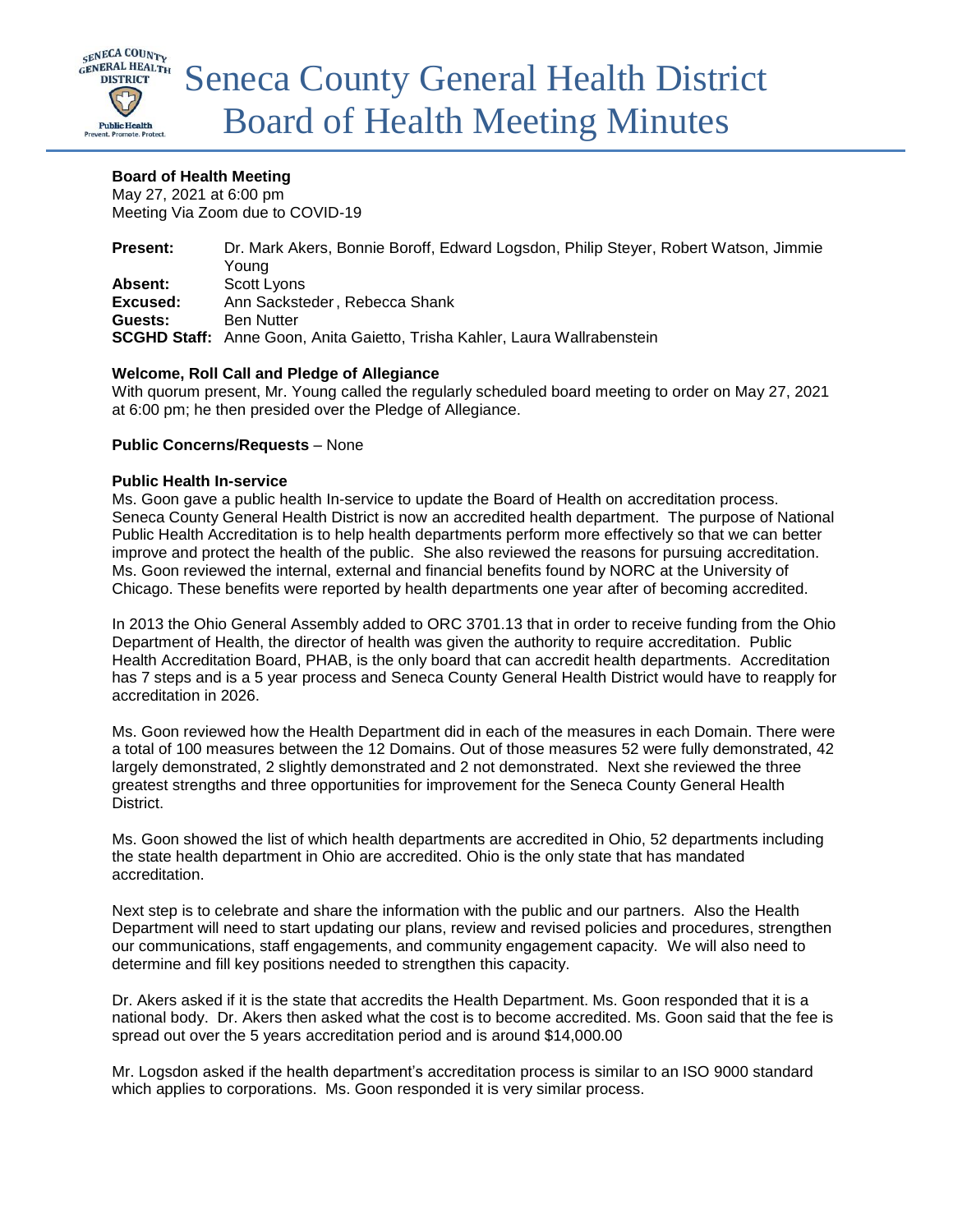Mrs. Boroff commented on how it is an ongoing process. Ms. Goon said it is a continuous improvement process.

#### **Approval of Minutes**

Mr. Young requested a motion to approve the minutes as amended from the April 22, 2021 meeting. Mr. Watson made a motion to approve the minutes as amended from the April 22, 2021 Board of Health Meeting. Mr. Logsdon seconded the motion. The motion carried upon roll call vote. Dr. Akers – Yes. Mrs. Boroff – Yes. Mr. Logsdon – Yes. Mr. Steyer – Yes. Mr. Watson – Yes. Mr. Young – Yes.

#### **Sub Committee Report**

#### **Financial Report**

The Monthly Financial Report for April 2021 shows revenue for the month of \$754,557.00 and revenue year to date of \$1,827,324.44. Expenses for the month were \$619,403.04 and year to date expenses totaled \$1,745,284.83.

Mr. Young requested approval of the Monthly Financial Report for April 2021. Mr. Steyer made a motion to approve the Monthly Financial Report for April 2021. Mrs. Boroff seconded the motion. The motion carried upon roll call vote. Dr. Akers – Yes. Mrs. Boroff – Yes. Mr. Logsdon – Yes. Mr. Steyer – Yes. Mr. Watson – Yes. Mr. Young – Yes.

#### **Expenditures**

Mr. Young requested approval of the previous month's expenditures. Mr. Logsdon made a motion to approve the expenditures as presented. Mr. Steyer seconded the motion. The motion carried upon roll call vote. Dr. Akers – Yes. Mrs. Boroff – Yes. Mr. Logsdon – Yes. Mr. Steyer – Yes. Mr. Watson – Yes. Mr. Young – Yes.

Mr. Logsdon questioned the fee for C & DD Disposal remittance to the state fees. Anita explained the fees that are collected from the landfill and then distributed between the State EPA, Department of Natural Resources, Loudon Township, and to the Seneca County Commissioners.

#### **Out of County Meetings/Travel** – None

#### **Advances/Repayments/Transfers**

Mr. Young requested a motion to approve Advances, Repayments, and Transfer List provided in board packets. Mr. Logsdon made a motion to approve the Advances, Transfer List and Appropriations Transfer. Mr. Steyer seconded the motion. The motion carried upon roll call vote. Dr. Akers – Yes. Mrs. Boroff – Yes. Mr. Logsdon – Yes. Mr. Steyer – Yes. Mr. Watson – Yes. Mr. Young – Yes.

## **Supplements**

Mrs. Young requested a motion to approve Supplements:

- a. Fund 7142 PHEP/CO/CT/EO/VE/VN \$248,337.00
- b. Fund 7164 HSTS \$110,422.00

Dr. Akers made a motion to approve the Supplements. Mr. Steyer seconded the motion.

The motion carried upon roll call vote. Dr. Akers – Yes. Mrs. Boroff – Yes. Mr. Logsdon – Yes. Mr. Steyer – Yes. Mr. Watson – Yes. Mr. Young – Yes.

Anita Gaietto gave an explanation for fund 7142 and fund 7164 Supplements to the board.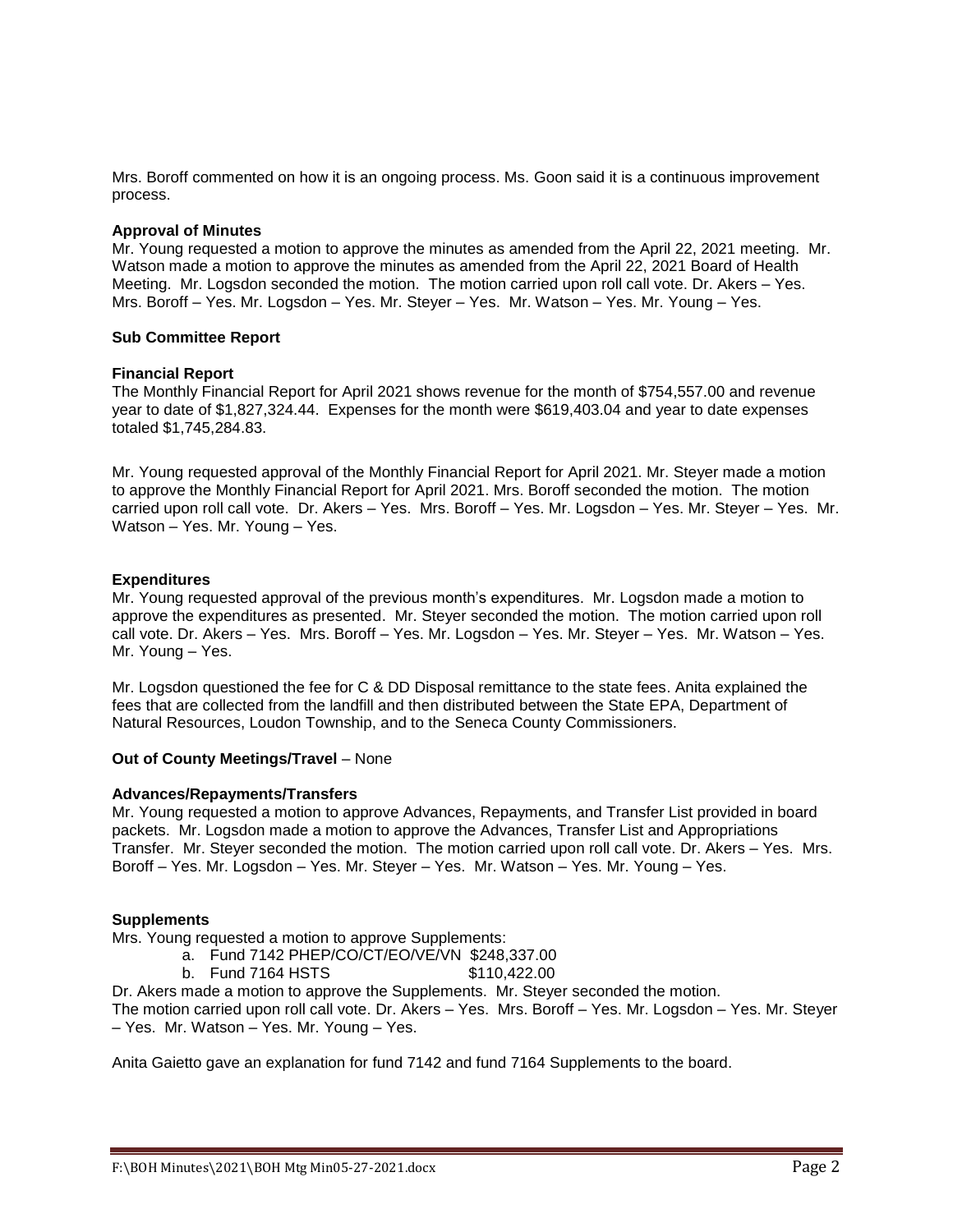# **Contracts**

Mr. Young requested a motion to approve the following Contracts:

- a. Mental Health and Recovery Services Board, for Seneca County Health Alliance services, 1/01/21-12/31/2021, not to exceed \$3,000.00(payer)
- b. Ohio Department of Commerce, Division Of Industrial Compliance, For manufactured home park inspections, 07/01/2021-06/30/2023, Reimbursement paid per fee schedule, (exhibit E of agreement) (payee)

Mrs. Boroff made a motion to approve the Contracts. Mr. Steyer seconded the motion. The motion carried upon roll call Dr. Akers – Yes. Mrs. Boroff – Yes. Mr. Logsdon – Yes. Mr. Steyer – Yes. Mr. Watson – Yes. Mr. Young – Yes.

Mr. Young requested a motion to approve the following home sewage treatment Contracts:

- c. A&D Excavating, LLC, for home sewage treatment systems installation (Lowe property**),**  05/05/2021-09/01/2021, not to exceed \$12,349.00 (payer)
- d. A&D Excavating, LLC, for home sewage treatment systems installation (Tanner property**),**  05/05/2021-09/012021, not to exceed \$12,349.00 (payer)
- e. A&D Excavating, LLC, for home sewage treatment systems installation (Wyandt property**),**  05/05/2021-09/01/2021, not to exceed \$12,349.00 (payer)
- f. A&D Excavating, LLC, for home sewage treatment systems installation (Gabel property**),**  05/05/2021-09/01/2021, not to exceed \$23,124.00 (payer)
- g. Geophyta, Inc., for home sewage treatment systems soil evaluation and system design (Kromer property**),** 05/14/2021-06/27/2021, not to exceed \$2,870.00 (payer)
- h. A&D Excavating, LLC, for home sewage treatment systems installation (Schalk property**),**  05/20/2021-09/16/2021, not to exceed \$12,224.00 (payer)
- i. A&D Excavating, LLC, for home sewage treatment systems installation (Seery property**),**  05/20/2021-09/16/2021, not to exceed \$12,299.00 (payer)
- j. A&D Excavating, LLC, for home sewage treatment systems installation (Wolf property**),**  05/20/2021-09/16/2021, not to exceed \$11,799.00 (payer)
- k. Slingwine Excavating, LLC, for home sewage treatment systems installation (Mears property**),** 05/20/2021-08/17/2021, not to exceed \$16,900.00 (payer)
- l. A&D Excavating, LLC, for home sewage treatment systems installation (Craig property**),**  05/25/2021-09/21/2021, not to exceed \$16,324.00 (payer)
- m. A&D Excavating, LLC, for home sewage treatment systems installation (Steinmetz property**),** 05/25/2021-09/21/2021, not to exceed \$19,574.00 (payer)
- n. A&D Excavating, LLC, for home sewage treatment systems installation (Dugger property**),**  05/25/2021-09/21/2021, not to exceed \$11,799.00 (payer)
- o. A&D Excavating, LLC, for home sewage treatment systems installation (Mowery property**),**  05/25/2021-09/21/2021, not to exceed \$12,299.00 (payer)

Mr. Logsdon made a motion to approve the Contracts. Mr. Steyer seconded the motion. The motion carried upon roll call Dr. Akers – Yes. Mrs. Boroff – Yes. Mr. Logsdon – Yes. Mr. Steyer – Yes. Mr. Watson – Yes. Mr. Young – Yes.

# **Resolutions**

Mr. Young requested a motion to approve Resolution:

a. 2021.06– Hiring Full-Time –Registered Environmental Health Specialist– Ryan Sendelbach, effective 07/12/2021\*

Mr. Steyer made a motion to approve the Resolution. Mr. Watson seconded the motion. The motion carried upon roll call vote. Dr. Akers – Yes. Mrs. Boroff – Yes. Mr. Logsdon – Yes. Mr. Steyer – Yes. Mr. Watson – Yes. Mr. Young – Yes.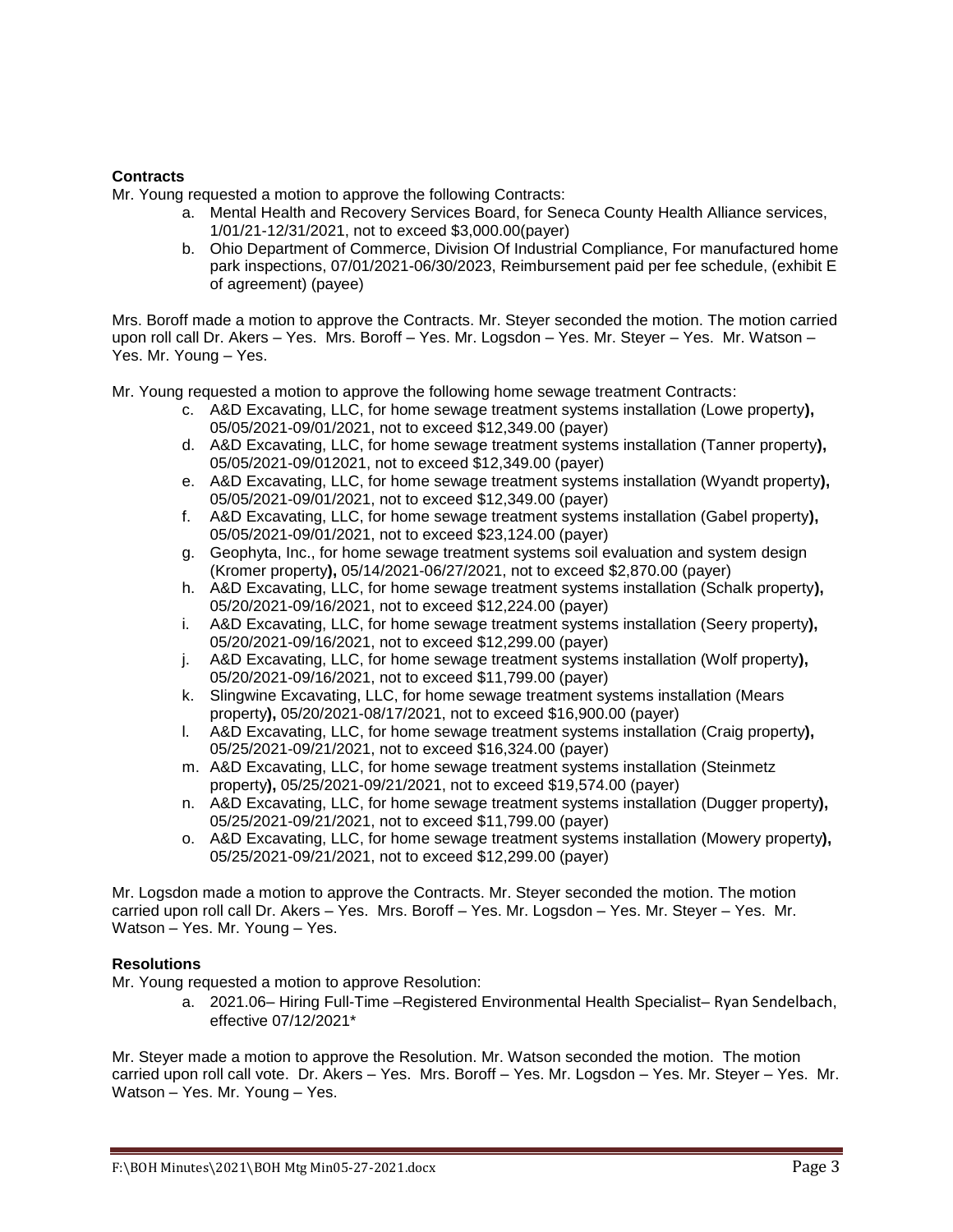# **Division Reports**

# **WIC**

Mr. Young turned the floor over to the Director of the WIC Division, Trisha Kahler, RD LD. Mrs. Kahler reviewed her report included in board member's packet:

People: Statewide Spring WIC Directors meeting to provide program updates will be held virtually this month.

Service: There was an extension of the federal public health emergency for COVID-19 until July 20<sup>th</sup>, which ensures that WIC flexibilities are now in place through at least August 20, 2021. At the State level, the program is currently awaiting official correspondence from USDA regarding this extension of these waivers, and locally we will follow State guidelines.

They are updating the WIC shopper app that participants can download on to their smart devices. Not sure when it will be completed.

Mrs. Kahler just completed a training with the downtown Tiffin Farmer's Market. This year the whole market will be authorized as a vendor. The individual farmers will not have to be vendors. They are also accepting SNAP benefits this year too.

Mr. Logsdon asked if the Fostoria Farmer's Market is included. Mrs. Kahler said that there individual farmers who will take the WIC coupons but it is not the whole market in Fostoria.

Fiscal: In April 2021, \$48,019.29 of WIC transactions was paid to Seneca County Authorized Retailers.

The FY 22 Grant is due on May 24, 2021. Funding for Seneca County is set at \$336,392.00.

## **Nursing**

Mr. Young turned the floor over to the Anne Goon who is filling in for Director of Nursing, Andrea Cook, BSN RN. Ms. Goon reviewed her report included in board member's packet:

## **People:**

We are at a critical point and need to hire two full time nurses. Sue Burks RN is retiring and her last day is June 4, 2021. Cindy Voorhees is to retire the end of 2021 in addition two other staff members have discussed retiring the end of this year. Ms. Goon added that this limits our ability to go out into the community and do clinics.

## **Quality:**

Always striving to provide exceptional service.

# **Service:**

#### **COVID19**

- $\circ$  As of 5/19/2021 we have had a total of 5,443 positive COVID cases, 2,424 males, 3,019 females, 4 hospitalized, average age is 46, 16 active cases and 143 deaths (an increase of 5 since the last report). Ms. Goon added that as of today the deaths are 144.
- o As of 5/19/2021 we have provide 69 COVID vaccination clinics, 3,168 first doses, 2,991 second doses and 825 Janssen for a total of 6,984 COVID vaccinations given.
- $\circ$  We had 962 positive cases of COVID in January, 238 in February, 277 in March and 291 in April.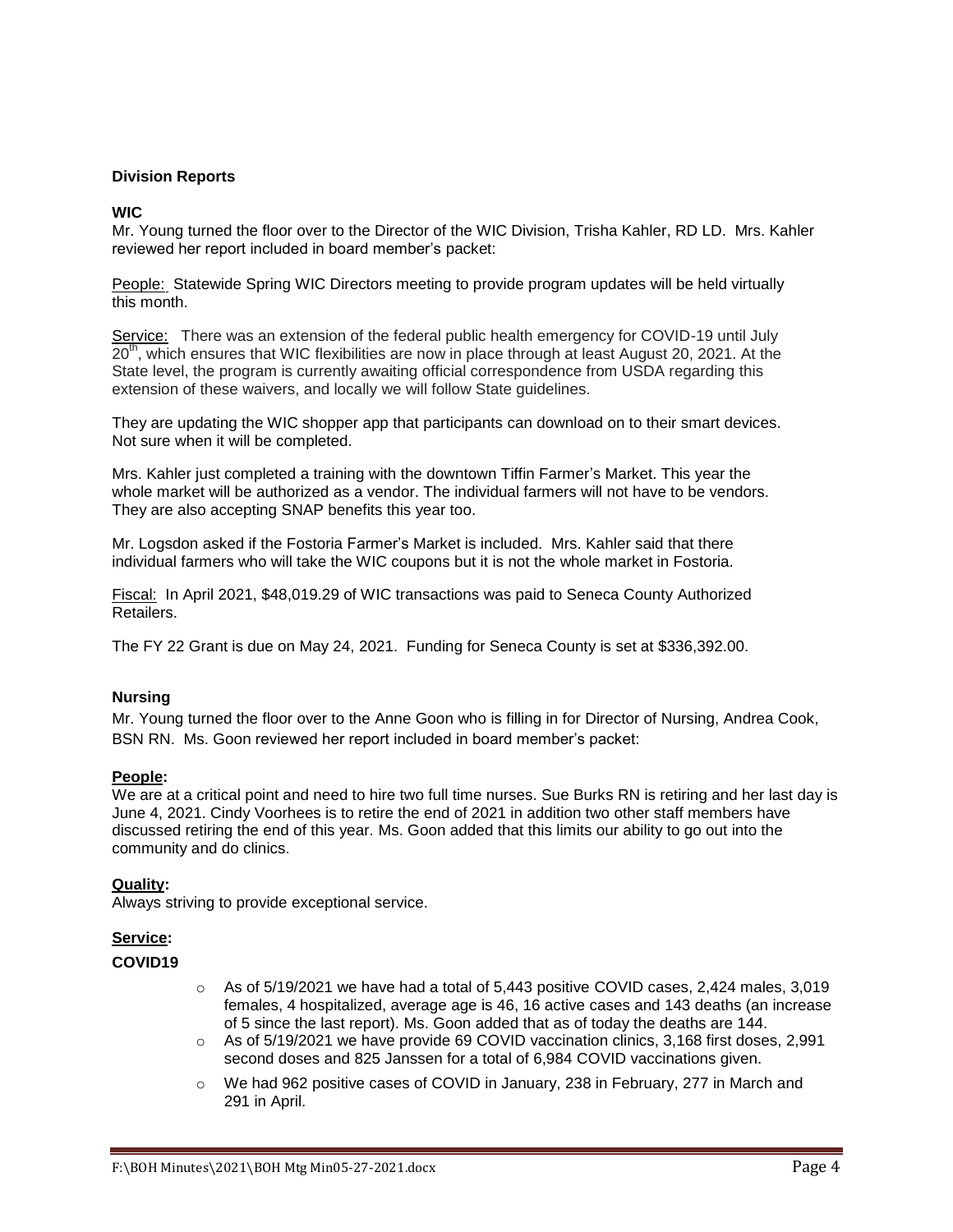- $\circ$  Ms. Goon added that with the decline in cases Seneca County was going to go to yellow on the Public Health Advisory System but the state stop using the system at 3pm today.
- $\circ$  Staff members contact traced 357 people in January, 223 people in February, 159 in March and 179 in May. Ms. Goon added that we are required to transition contact tracing over to the state and we will continue to do case investigation.
- o We are providing COVID vaccination clinics every Wednesday from 8-4:00 by appointment in the VMS and walk in. We are providing Pfizer vaccine to 12 years and older. Our first teen clinic was May 19<sup>th</sup> and we provided 19 Pfizer vaccines to 12-17 year olds.

Ms. Goon added that the influenza associated hospitalization rate for Seneca County this year was zero.

# **Environmental Health**

Mr. Young turned the floor over to the Director of Environmental Health, Laura Wallrabenstein, MA RS. Mrs. Wallrabenstein reviewed her report included in board member's packet:

Mrs. Wallrabenstein presented for condemnation, property located at:

1. 8058 W CR. 59, Adrian, Oh 43316

Owned by Randal Mick (dec) and Rhonda Risner 105 Juniper PL Carey, OH 43316-1356

Mr. Young requested a motion to approve the condemnation of the property located at 8058 W CR. 59, Adrian, Oh 43316, Owned by Randal Mick (dec) and Rhonda Risner 105 Juniper PL Carey, OH 43316- 1356. Mr. Watson made a motion to approve the condemnation of the properties located at 8058 W CR. 59, Adrian, Oh 43316, Owned by Randal Mick (dec) and Rhonda Risner 105 Juniper PL Carey, OH 43316-1356 Mr. Steyer seconded the motion. The motion carried upon roll call vote. Mrs. Boroff – Yes. Mr. Logsdon – Yes. Mr. Steyer – Yes. Mr. Watson – Yes. Mr. Young – Yes.

Mrs. Wallrabenstein presented for rescind of condemnation, property located at:

- 1. 116 E. Culbertson St. Fostoria, Oh 44830
	- Owned by Laura M. Lopez 655 Woodward Ave. Fostoria, Oh 44830

Mr. Young requested a motion to approve the rescind condemnation of the property located at 116 E. Culbertson St. Fostoria, Oh 44830, Owned by Laura M. Lopez – 655 Woodward Ave. Fostoria, Oh 44830. Mrs. Logsdon made a motion rescind condemnation of the properties located at 116 E. Culbertson St. Fostoria, Oh 44830, Owned by Laura M. Lopez – 655 Woodward Ave. Fostoria, Oh 44830. Mr. Steyer seconded the motion. The motion carried upon roll call vote. Mrs. Boroff – Yes. Mr. Logsdon – Yes. Mr. Steyer – Yes. Mr. Watson – Yes. Mr. Young – Yes.

## **Landfill update**

Mr. Young asked if there was an update on Sunny Farms Landfill. Mrs. Wallrabenstein stated that she sent the Landfill report Austin prepared to the board and did not have any information to add to it.

Mrs. Boroff asked about the new owner of the landfill. Mr. Nutter explained the merger between Tunnel Hill Partners and Wheelabrator, a company that does waste to energy plants on the East Coast. WIN WASTE INOVATIONS is the name of the company after the merger.

Mr. Steyer asked about the stone in the pit near 224. Mr. Nutter said the landfill is not moving to the south and they are excavating the clay and dirt for their everyday processes. Then the landfill decided to quarry stone for use in the facility. It will cut down on truck traffic on the road. That area will be a wetland area when they are finished.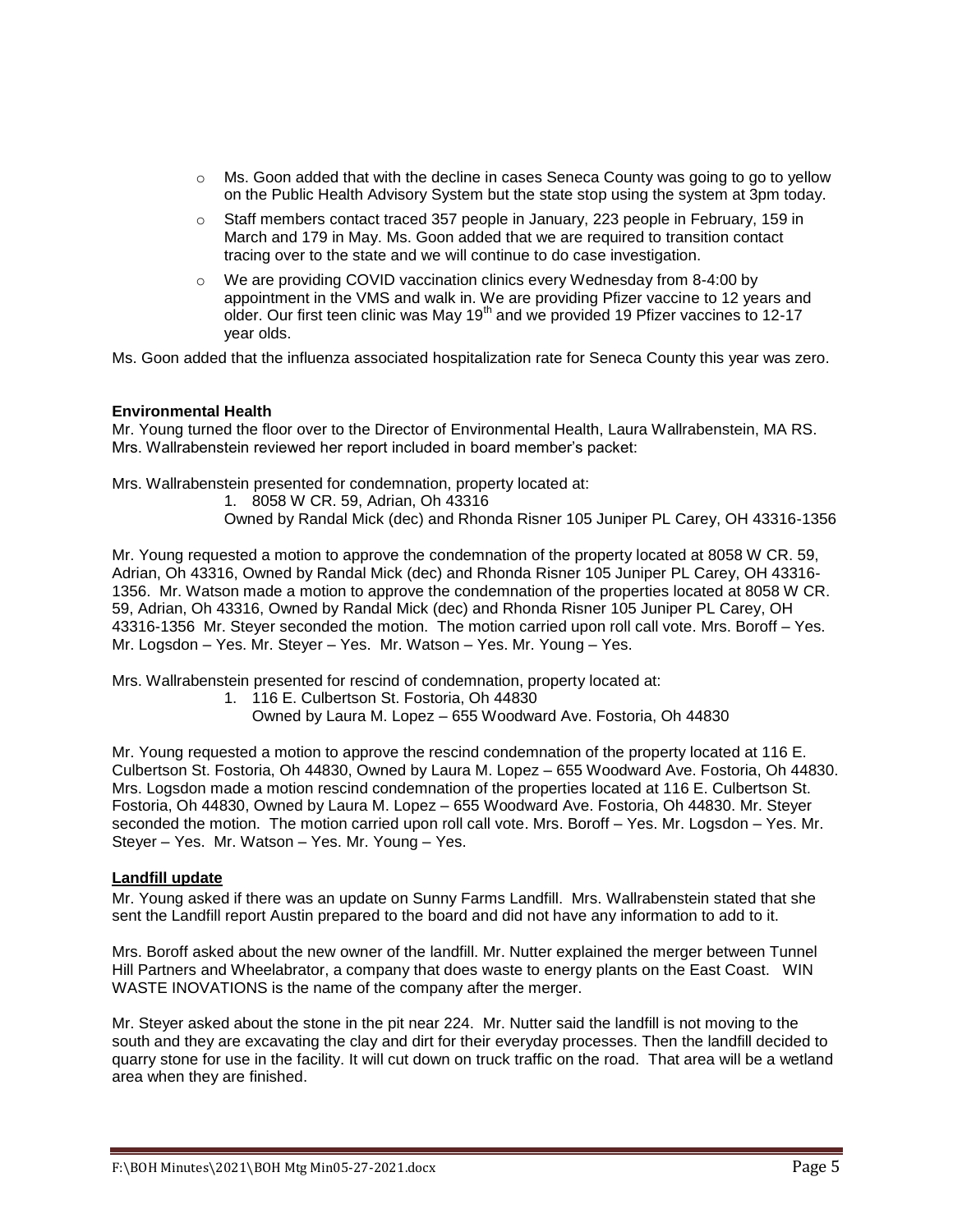#### **Health Commissioner**

Mr. Young turned the floor over to the Health Commissioner, Anne Goon, MS, RD, LD.

Ms. Goon provided an update on vaccination coverage. Ms. Goon discussed a study that focused on the disparity in COVID Vaccine between urban and rural settings. Their findings are similar to what we are seeing in Ohio. We currently have 37.5 percent of our residents have started the vaccination process and 33.75 percent have completed that process in Seneca County. Anne stressed the importance of partnering with providers in the community.

Ms. Goon next discussed the COVID Antigen home test kits that the Health department has. The Health department is giving them out for free to anyone in need. They take 15 minutes to do and the person has to have a telehealth session with a telehealth provider that the state is paying for. They will also provide through a smart phone app a verification that you can provide to an employer.

Ms. Goon Next discussed Senate Bill 22 which will be in effect June 23, 2021. This bill will restrict both local and state health departments from taking any type of action to protect people against communicable disease. This Bill applies to any communicable disease situation not just COVID. Ms. Goon said we will have more information by our June meeting.

Ms. Goon next discussed with the board on Ohio House Bill 248 which has been proposed. Ms. Goon said other states have passed similar bills.

Ms. Goon then shared information on the American Rescue Plan Act. It was discussed during today's Seneca County Commissioner meeting. Seneca County Commissioners will receive 10.7 million for Seneca County and has discussed providing a \$2,000.00 premium to all employees that they are responsible for their budgets, which does not include the Health Department, Mental Health and Recovery, Park District, and Regional Planning Commission.

#### **Employee Related Actions**

a. New Hire – Ryan Sendelbach, Full Time Registered Environmental Health Specialist, effective 07/12/2021 (See Resolution)

#### **Unfinished Business**

Mr. Young thanked everyone for the reception that was held for Beth Schweitzer's retirement.

#### **New Business**

Mr. Young wanted to verify that everyone got an updated copy of their committee assignments.

Mr. Young next discussed future board meetings. The board would like a hybrid style of meeting, so that the meeting can attend on line or in person.

Mr. Young presented a vaccine price change effective 06/01/2021

#### **Private Pay**

HPV – from \$ 224.00 to \$235.00

## **Insurance**

HPV – from \$ 360.80 to \$ 378.70